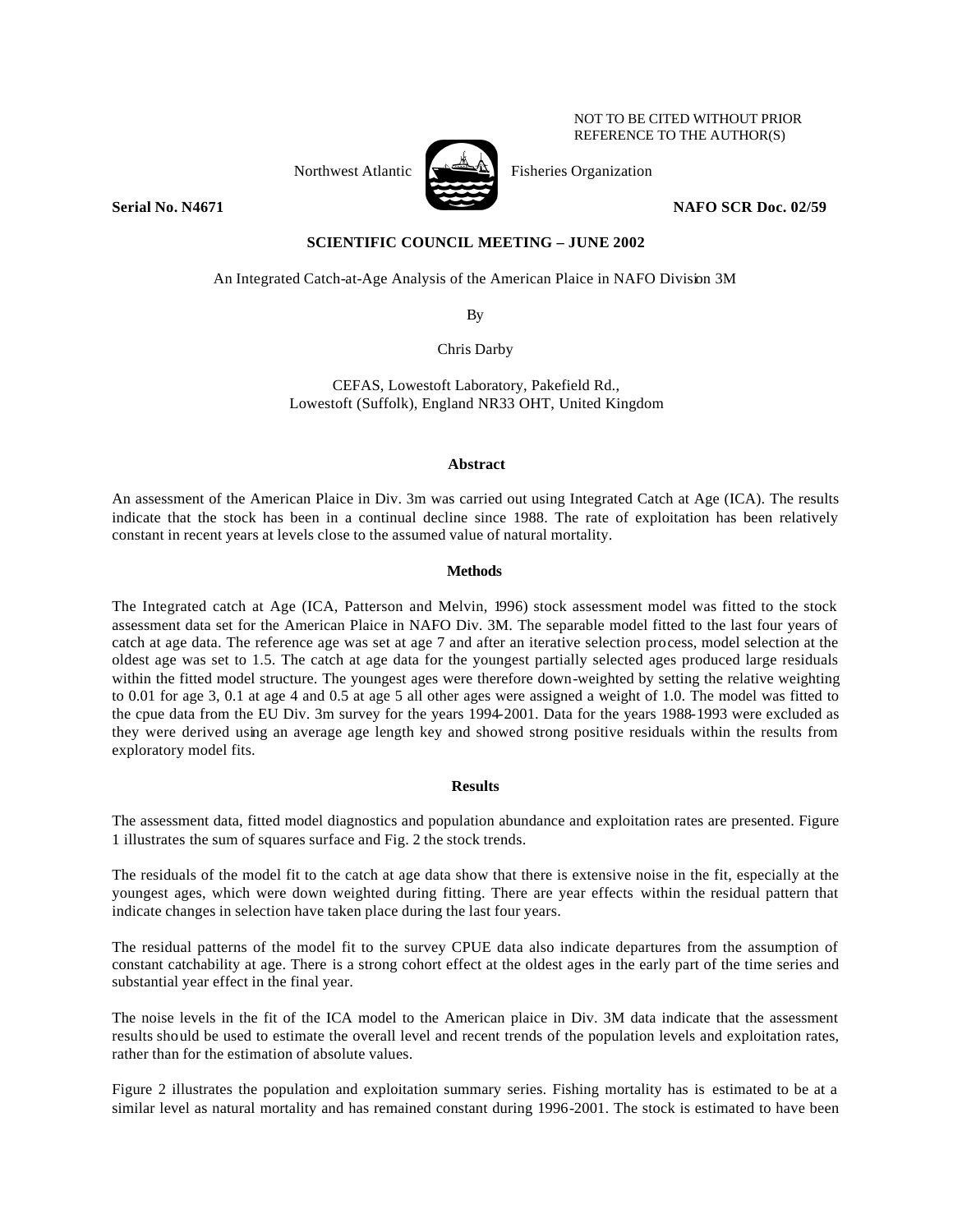in a continual state of decline since the start of the time series. Recruitment to the stock declined strongly in the mid-1990s and has remained at a low level.

# **References**

Patterson, K. R. and Melvin, G. D. (1996). Integrated Catch At Age Analysis Version 1:2, *ScottishFisheries Research Report*. FRS: Aberdeen.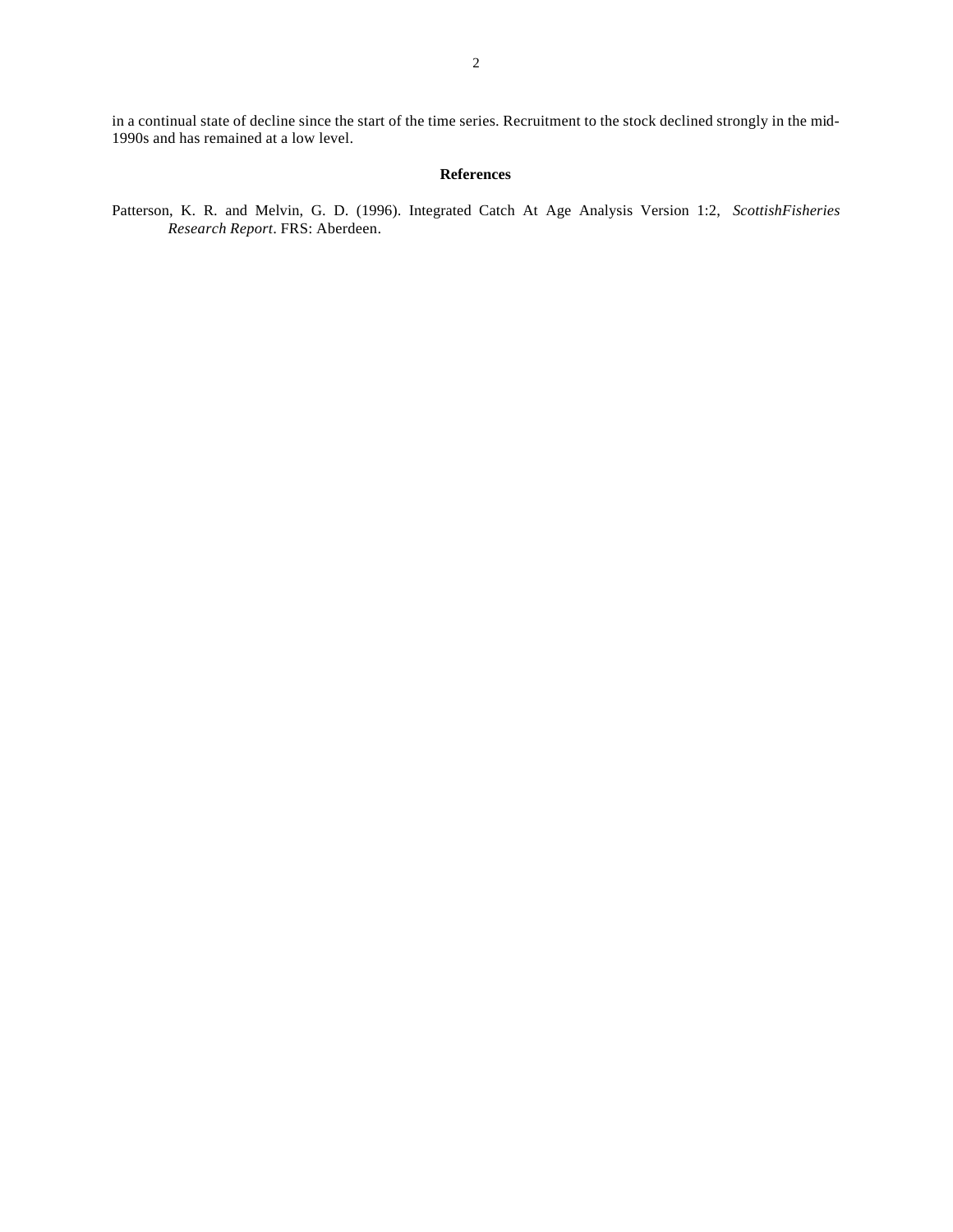## Output Generated by ICA Version 1.4

------------------------------------

 AMERICAN PLAICE NAFO DIVISION 3M INDEX O ----------------------------------------

 Catch in Number ---------------

| AGE | 1988   | 1989   | 1990   | 1991   | 1992   | 1993   | 1994   | 1995   |
|-----|--------|--------|--------|--------|--------|--------|--------|--------|
| 3   | 311.00 | 209.00 | 49.00  | 19.00  | 17.00  | 47.00  | 6.00   | 24.00  |
| 4   | 731.00 | 573.00 | 183.00 | 133.00 | 76.00  | 42.00  | 219.00 | 167.00 |
| 5   | 549.00 | 527.00 | 112.00 | 185.00 | 75.00  | 26.00  | 98.00  | 458.00 |
| 6   | 440.00 | 482.00 | 87.00  | 168.00 | 76.00  | 11.00  | 77.00  | 235.00 |
| 7   | 720.00 | 886.00 | 158.00 | 342.00 | 136.00 | 112.00 | 75.00  | 231.00 |
| 8   | 532.00 | 715.00 | 147.00 | 331.00 | 124.00 | 13.00  | 254.00 | 155.00 |
| 9   | 386.00 | 520.00 | 110.00 | 243.00 | 100.00 | 24.00  | 24.00  | 250.00 |
| 10  | 265.00 | 356.00 | 78.00  | 174.00 | 77.00  | 12.00  | 48.00  | 31.00  |
| 11  | 173.00 | 230.00 | 55.00  | 124.00 | 60.00  | 9.00   | 16.00  | 35.00  |
| 12  | 118.00 | 148.00 | 39.00  | 84.00  | 46.00  | 11.00  | 17.00  | 30.00  |
| 13  | 65.00  | 80.00  | 24.00  | 50.00  | 31.00  | 15.00  | 20.00  | 30.00  |
| 14  | 102.00 | 118.00 | 33.00  | 68.00  | 45.00  | 49.00  | 40.00  | 58.00  |
| 15  | 43.00  | 39.00  | 13.00  | 23.00  | 23.00  | 2.00   | 43.00  | 45.00  |
| 16  | 25.00  | 19.00  | 7.00   | 12.00  | 14.00  | 2.00   | 1.00   | 7.00   |
|     |        |        |        |        |        |        |        |        |

x 10 ^ 3

#### Catch in Number

| AGE | 1996   | 1997  | 1998  | 1999  | 2000  | 2001  |
|-----|--------|-------|-------|-------|-------|-------|
| 3   | 13.00  | 0.10  | 0.30  | 0.10  | 0.10  | 5.00  |
| 4   | 60.00  | 0.10  | 1.00  | 4.00  | 19.00 | 6.00  |
| 5   | 101.00 | 4.00  | 2.00  | 6.00  | 25.00 | 16.00 |
| 6   | 173.00 | 17.00 | 7.00  | 8.00  | 25.00 | 8.00  |
| 7   | 63.00  | 61.00 | 28.00 | 27.00 | 12.00 | 10.00 |
| 8   | 41.00  | 12.00 | 57.00 | 59.00 | 13.00 | 21.00 |
| 9   | 23.00  | 28.00 | 36.00 | 60.00 | 33.00 | 30.00 |
| 10  | 34.00  | 23.00 | 31.00 | 35.00 | 35.00 | 41.00 |
| 11  | 6.00   | 35.00 | 32.00 | 40.00 | 17.00 | 35.00 |
| 12  | 3.00   | 13.00 | 33.00 | 21.00 | 13.00 | 29.00 |
| 13  | 3.00   | 3.00  | 8.00  | 9.00  | 6.00  | 10.00 |
| 14  | 3.00   | 9.00  | 14.00 | 5.00  | 3.00  | 6.00  |
| 15  | 2.00   | 4.00  | 7.00  | 3.00  | 3.00  | 3.00  |
| 16  | 0.40   | 10.00 | 10.00 | 5.00  | 4.00  | 3.00  |

x 10 ^ 3

Predicted Catch in Number

| ------------------------- |  |  |  |  |  |  |
|---------------------------|--|--|--|--|--|--|
|                           |  |  |  |  |  |  |

| AGE    | 1998          | 1999          | 2000          | 2001          |
|--------|---------------|---------------|---------------|---------------|
| 3<br>4 | 326.<br>5100. | 409.<br>5083. | 137.<br>4821. | 760.<br>2597. |
| 5      | 7720.         | 8488.         | 6401.         | 9740.         |
| 6      | 15938.        | 9044.         | 7519.         | 9088.         |
| 7      | 36576.        | 16892.        | 7247.         | 9645.         |
| 8      | 62384.        | 50686.        | 17749.        | 12088.        |
| 9      | 41744.        | 57119.        | 35094.        | 19531.        |
| 10     | 33419.        | 33055.        | 34152.        | 33405.        |
| 11     | 24748.        | 30531.        | 22845.        | 37407.        |
| 12     | 19895.        | 23347.        | 21817.        | 25728.        |
| 13     | 6779.         | 8659.         | 7616.         | 11455.        |
| 14     | 6222.         | 5719.         | 5518.         | 7739.         |
| 15     | 4684.         | 4685.         | 3250.         | 5011.         |
|        |               |               |               |               |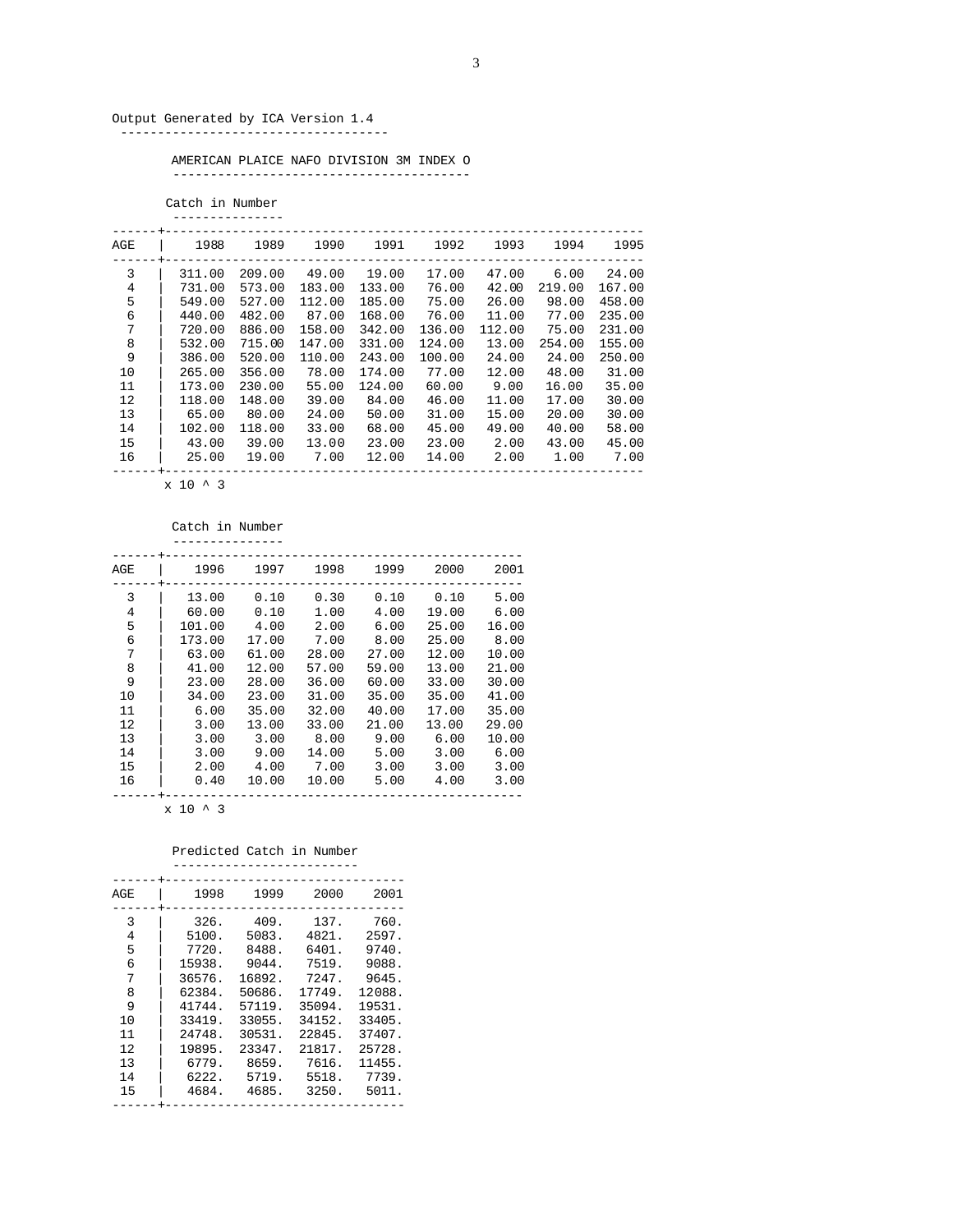Weights at age in the catches (Kg) ----------------------------------

| AGE | 1988   | 1989   | 1990   | 1991   | 1992   | 1993   | 1994   | 1995   |
|-----|--------|--------|--------|--------|--------|--------|--------|--------|
| 3   | 0.2000 | 0.1650 | 0.1910 | 0.1890 | 0.2100 | 0.1620 | 0.1550 | 0.1900 |
| 4   | 0.3120 | 0.3420 | 0.3200 | 0.3670 | 0.3270 | 0.2960 | 0.3140 | 0.3350 |
| 5   | 0.4490 | 0.4790 | 0.4240 | 0.4800 | 0.4870 | 0.3940 | 0.4870 | 0.4940 |
| 6   | 0.5720 | 0.6170 | 0.5580 | 0.5980 | 0.6060 | 0.5800 | 0.5620 | 0.6260 |
| 7   | 0.6840 | 0.7500 | 0.7380 | 0.7630 | 0.7230 | 0.7560 | 0.6530 | 0.6840 |
| 8   | 0.7620 | 0.8420 | 0.8890 | 0.8910 | 0.8550 | 0.8130 | 0.8240 | 0.8160 |
| 9   | 0.7900 | 0.8600 | 0.9240 | 0.9290 | 0.9190 | 0.8650 | 0.9690 | 0.9250 |
| 10  | 0.8230 | 0.8820 | 0.9630 | 0.9620 | 0.9660 | 0.9790 | 0.9540 | 1.2440 |
| 11  | 0.8860 | 0.9280 | 1.0310 | 1.0350 | 1.0740 | 1.0390 | 1.0680 | 1.3200 |
| 12  | 0.9810 | 0.9850 | 1.0950 | 1.0870 | 1.1690 | 1.0590 | 1.0650 | 1.4740 |
| 13  | 1.2150 | 1.1360 | 1.2230 | 1.1880 | 1.3730 | 1.1790 | 1.3180 | 1.5320 |
| 14  | 1.2710 | 1.1850 | 1.2620 | 1.2060 | 1.3810 | 1.3390 | 1.2890 | 1.5470 |
| 15  | 1.5900 | 1.4840 | 1.4810 | 1.3610 | 1.5740 | 1.8190 | 1.5610 | 1.5710 |
| 16  | 1.7360 | 1.7170 | 1.6180 | 1.4770 | 1.6660 | 1.6270 | 1.8950 | 2.1080 |
|     |        |        |        |        |        |        |        |        |

Weights at age in the catches (Kg)

| AGE | 1996   | 1997   | 1998   | 1999   | 2000   | 2001   |
|-----|--------|--------|--------|--------|--------|--------|
| 3   | 0.2250 | 0.1870 | 0.1850 | 0.1870 | 0.1150 | 0.2630 |
| 4   | 0.3310 | 0.3200 | 0.2690 | 0.3650 | 0.2680 | 0.2830 |
| 5   | 0.4250 | 0.4450 | 0.3960 | 0.4950 | 0.3590 | 0.3400 |
| 6   | 0.5350 | 0.6390 | 0.5540 | 0.5360 | 0.4440 | 0.4010 |
| 7   | 0.6710 | 0.7260 | 0.7760 | 0.5810 | 0.5660 | 0.4710 |
| 8   | 0.7330 | 0.6820 | 0.8890 | 0.7860 | 0.6370 | 0.5950 |
| 9   | 0.8520 | 0.9490 | 0.9500 | 0.8720 | 0.7060 | 0.6150 |
| 10  | 0.8250 | 1.0590 | 1.1400 | 0.9430 | 0.6920 | 0.6910 |
| 11  | 1.0020 | 1.0970 | 1.3370 | 1.1090 | 0.7820 | 0.7030 |
| 12  | 1.3020 | 1.2700 | 1.3800 | 1.1940 | 0.8910 | 0.8050 |
| 13  | 1.2020 | 1.2610 | 1.4610 | 1.3370 | 1.2250 | 0.9750 |
| 14  | 1.3850 | 1.5090 | 1.5090 | 1.4450 | 1.1400 | 1.1500 |
| 15  | 1.5390 | 1.5080 | 1.5890 | 1.4390 | 1.2900 | 1.2980 |
| 16  | 1.3330 | 1.5130 | 1.6130 | 1.3890 | 1.3890 | 1.5300 |
|     |        |        |        |        |        |        |

Weights at age in the stock (Kg)

| AGE | 1988   | 1989   | 1990   | 1991   | 1992   | 1993   | 1994   | 1995   |
|-----|--------|--------|--------|--------|--------|--------|--------|--------|
| 3   | 0.1520 | 0.1510 | 0.1890 | 0.1570 | 0.1580 | 0.1600 | 0.1630 | 0.1910 |
| 4   | 0.3360 | 0.2920 | 0.3110 | 0.3390 | 0.3120 | 0.2950 | 0.3140 | 0.3260 |
| 5   | 0.4850 | 0.5140 | 0.4160 | 0.4690 | 0.5060 | 0.3990 | 0.4780 | 0.4800 |
| 6   | 0.6100 | 0.6230 | 0.5500 | 0.5530 | 0.6090 | 0.5720 | 0.5570 | 0.6200 |
| 7   | 0.7150 | 0.7200 | 0.7010 | 0.6520 | 0.6810 | 0.7260 | 0.6450 | 0.6690 |
| 8   | 0.7840 | 0.8160 | 0.8300 | 0.7680 | 0.7600 | 0.7600 | 0.8120 | 0.7970 |
| 9   | 0.7990 | 0.8410 | 0.8590 | 0.7980 | 0.8120 | 0.8010 | 0.9610 | 0.9010 |
| 10  | 0.8250 | 0.8640 | 0.9010 | 0.8350 | 0.8420 | 0.8850 | 0.9350 | 1.2390 |
| 11  | 0.8880 | 0.9240 | 0.9690 | 0.8970 | 0.9260 | 0.9270 | 1.0510 | 1.3020 |
| 12  | 0.9740 | 1,0070 | 1.0440 | 0.9660 | 1.0190 | 0.9520 | 1.0490 | 1.4820 |
| 13  | 1.2310 | 1.2010 | 1.1970 | 1.1590 | 1.1990 | 1.0980 | 1.3030 | 1.5310 |
| 14  | 1.2470 | 1.2160 | 1.2260 | 1.1850 | 1.2170 | 1.2490 | 1.2620 | 1.5280 |
| 15  | 1.5730 | 1.4880 | 1.4360 | 1.4420 | 1.4260 | 1.8650 | 1.5650 | 1.5710 |
| 16  | 1.7640 | 1.6630 | 1.5950 | 1.6440 | 1.7870 | 1.6290 | 1.8950 | 2.1080 |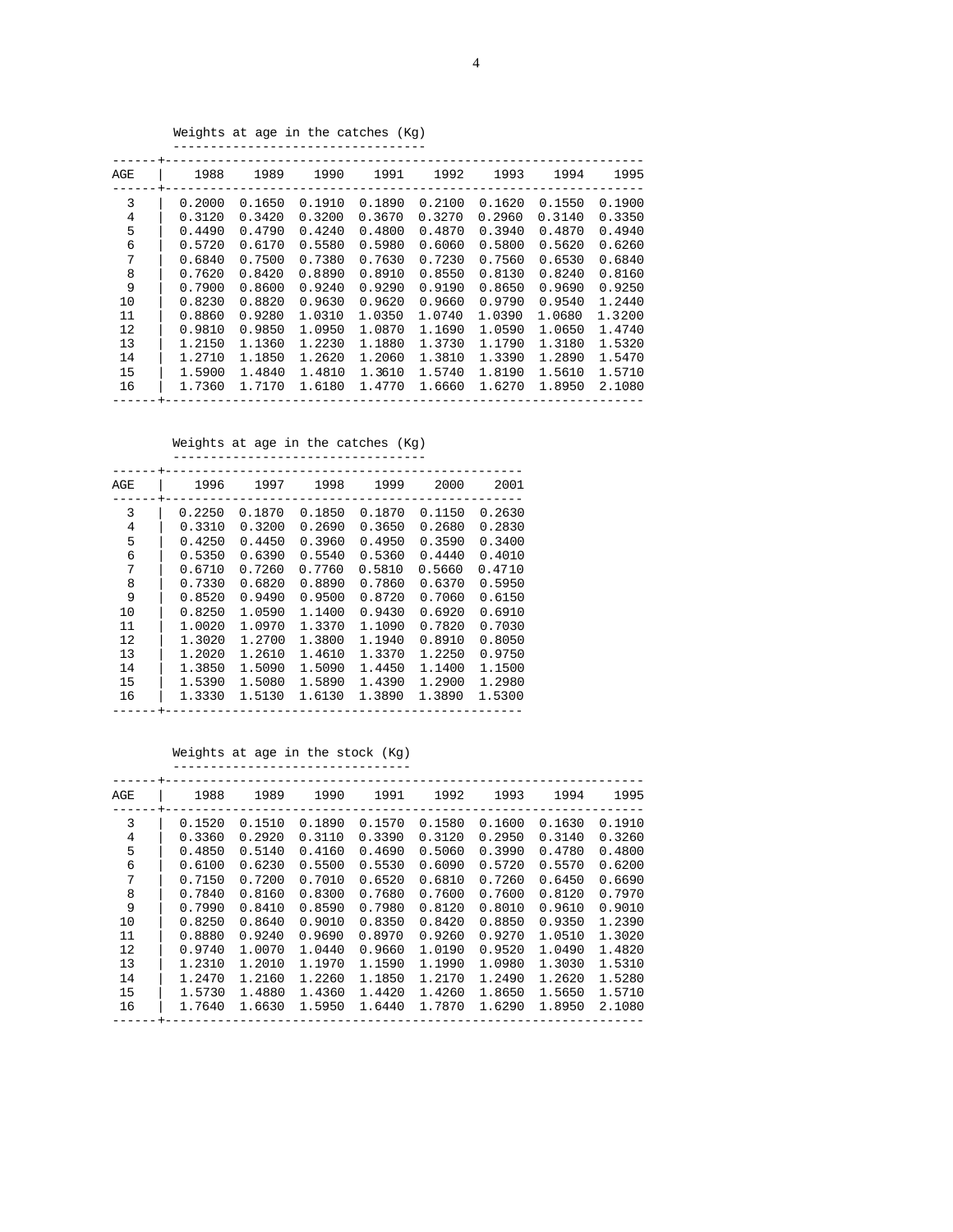Weights at age in the stock (Kg)

| AGE                                               | 1996                                                                                             | 1997                                                                                             | 1998                                                                                             | 1999                                                                                             | 2000                                                                                             | 2001                                                                                             |
|---------------------------------------------------|--------------------------------------------------------------------------------------------------|--------------------------------------------------------------------------------------------------|--------------------------------------------------------------------------------------------------|--------------------------------------------------------------------------------------------------|--------------------------------------------------------------------------------------------------|--------------------------------------------------------------------------------------------------|
| 3<br>4<br>5<br>6<br>7<br>8<br>9<br>10<br>11<br>12 | 0.1900<br>0.3290<br>0.4610<br>0.5840<br>0.7100<br>0.8280<br>0.9470<br>0.8770<br>1.1040<br>1.4000 | 0.1710<br>0.2360<br>0.4210<br>0.5500<br>0.6680<br>0.6370<br>0.8700<br>1.0170<br>1.0310<br>1.2330 | 0.1740<br>0.2590<br>0.3780<br>0.5060<br>0.6470<br>0.7810<br>0.8300<br>1.0430<br>1.2560<br>1.3420 | 0.1660<br>0.3150<br>0.4310<br>0.5410<br>0.5600<br>0.7780<br>0.8550<br>1.0130<br>1.1960<br>1.2930 | 0.1150<br>0.2450<br>0.4030<br>0.5110<br>0.6100<br>0.6740<br>0.7600<br>0.7540<br>0.8560<br>0.9600 | 0.2110<br>0.2450<br>0.3660<br>0.4260<br>0.5200<br>0.5980<br>0.6210<br>0.7090<br>0.7110<br>0.8660 |
| 13<br>14<br>15<br>16                              | 1.3190<br>1.5400<br>1.6630<br>1.8250                                                             | 1.2770<br>1.4500<br>1.6220<br>1.5260                                                             | 1.5440<br>1.5190<br>1.6190<br>1.6650                                                             | 1.4700<br>1.7290<br>1.5710<br>1.5990                                                             | 1.2360<br>1,2000<br>1.3160<br>1.3920                                                             | 1.1000<br>1.3420<br>1.4510<br>1.4900                                                             |
|                                                   |                                                                                                  |                                                                                                  |                                                                                                  |                                                                                                  |                                                                                                  |                                                                                                  |

 Natural Mortality (per year) ----------------------------

| AGE | 1988      | 1989    | 1990                                                                  |         | 1991 1992 | 1993                                              | 1994    | 1995    |
|-----|-----------|---------|-----------------------------------------------------------------------|---------|-----------|---------------------------------------------------|---------|---------|
| 3   |           |         | $0.20000$ 0.20000 0.20000 0.20000 0.20000 0.20000 0.20000 0.20000     |         |           |                                                   |         |         |
| 4   | 0.20000   | 0.20000 |                                                                       |         |           | $0.20000$ 0.20000 0.20000 0.20000 0.20000         |         | 0.20000 |
| 5   | 0.20000   | 0.20000 | 0.20000                                                               | 0.20000 |           | 0.20000 0.20000                                   | 0.20000 | 0.20000 |
| 6   | 0.20000   | 0.20000 |                                                                       |         |           | $0.20000$ $0.20000$ $0.20000$ $0.20000$ $0.20000$ |         | 0.20000 |
| 7   | 0.20000   |         | 0.2000000.20000                                                       |         |           | $0.20000$ 0.20000 0.20000 0.20000 0.20000         |         |         |
| 8   | 0.20000 O |         | $0.20000$ $0.20000$ $0.20000$ $0.20000$ $0.20000$ $0.20000$ $0.20000$ |         |           |                                                   |         |         |
| 9   | 0.20000 O |         | $0.20000$ $0.20000$ $0.20000$ $0.20000$ $0.20000$ $0.20000$ $0.20000$ |         |           |                                                   |         |         |
| 10  | 0.20000   |         | $0.20000$ $0.20000$ $0.20000$ $0.20000$ $0.20000$ $0.20000$ $0.20000$ |         |           |                                                   |         |         |
| 11  | 0.20000   | 0.20000 | 0.20000                                                               |         |           | $0.20000$ $0.20000$ $0.20000$ $0.20000$           |         | 0.20000 |
| 12  | 0.20000   | 0.20000 | 0.20000                                                               | 0.20000 |           | 0.20000 0.20000                                   | 0.20000 | 0.20000 |
| 13  | 0.20000   | 0.20000 | 0.20000                                                               | 0.20000 | 0.20000   | 0.20000                                           | 0.20000 | 0.20000 |
| 14  | 0.20000   | 0.20000 | 0.20000                                                               | 0.20000 | 0.20000   | 0.20000                                           | 0.20000 | 0.20000 |
| 15  | 0.20000   | 0.20000 | 0.20000                                                               | 0.20000 | 0.20000   | 0.20000                                           | 0.20000 | 0.20000 |
| 16  | 0.20000   | 0.20000 |                                                                       |         |           | $0.20000$ 0.20000 0.20000 0.20000 0.20000         |         | 0.20000 |
|     |           |         |                                                                       |         |           |                                                   |         |         |

 Natural Mortality (per year) ----------------------------

| AGE    | 1996    | 1997                       | 1998                                              | 1999                               | 2000    | 2001               |
|--------|---------|----------------------------|---------------------------------------------------|------------------------------------|---------|--------------------|
| 3<br>4 | 0.20000 | 0.20000 0.20000<br>0.20000 | 0.20000                                           | 0.20000 0.20000 0.20000<br>0.20000 | 0.20000 | 0.20000<br>0.20000 |
| 5      | 0.20000 |                            | 0.2000000320000                                   | 0.20000                            | 0.20000 | 0.20000            |
| 6      | 0.20000 | 0.20000                    | 0.20000                                           | 0.20000                            | 0.20000 | 0.20000            |
| 7      | 0.20000 | 0.20000                    |                                                   | 0.2000000.20000                    | 0.20000 | 0.20000            |
| 8      | 0.20000 | 0.20000                    |                                                   | 0.2000000.20000                    | 0.20000 | 0.20000            |
| 9      | 0.20000 |                            | $0.20000$ $0.20000$ $0.20000$ $0.20000$           |                                    |         | 0.20000            |
| 10     | 0.20000 | 0.20000                    | 0.20000                                           | $0.20000$ $0.20000$                |         | 0.20000            |
| 11     | 0.20000 | 0.20000                    | 0.20000                                           | 0.2000000320000                    |         | 0.20000            |
| 12     | 0.20000 | 0.20000                    | 0.20000                                           | 0.20000                            | 0.20000 | 0.20000            |
| 13     | 0.20000 | 0.20000                    | 0.20000                                           | 0.20000                            | 0.20000 | 0.20000            |
| 14     | 0.20000 | 0.20000                    | 0.20000                                           | 0.20000                            | 0.20000 | 0.20000            |
| 15     | 0.20000 | 0.20000                    | 0.20000                                           | 0.20000                            | 0.20000 | 0.20000            |
| 16     |         |                            | $0.20000$ $0.20000$ $0.20000$ $0.20000$ $0.20000$ |                                    |         | 0.20000            |
|        |         |                            |                                                   |                                    |         |                    |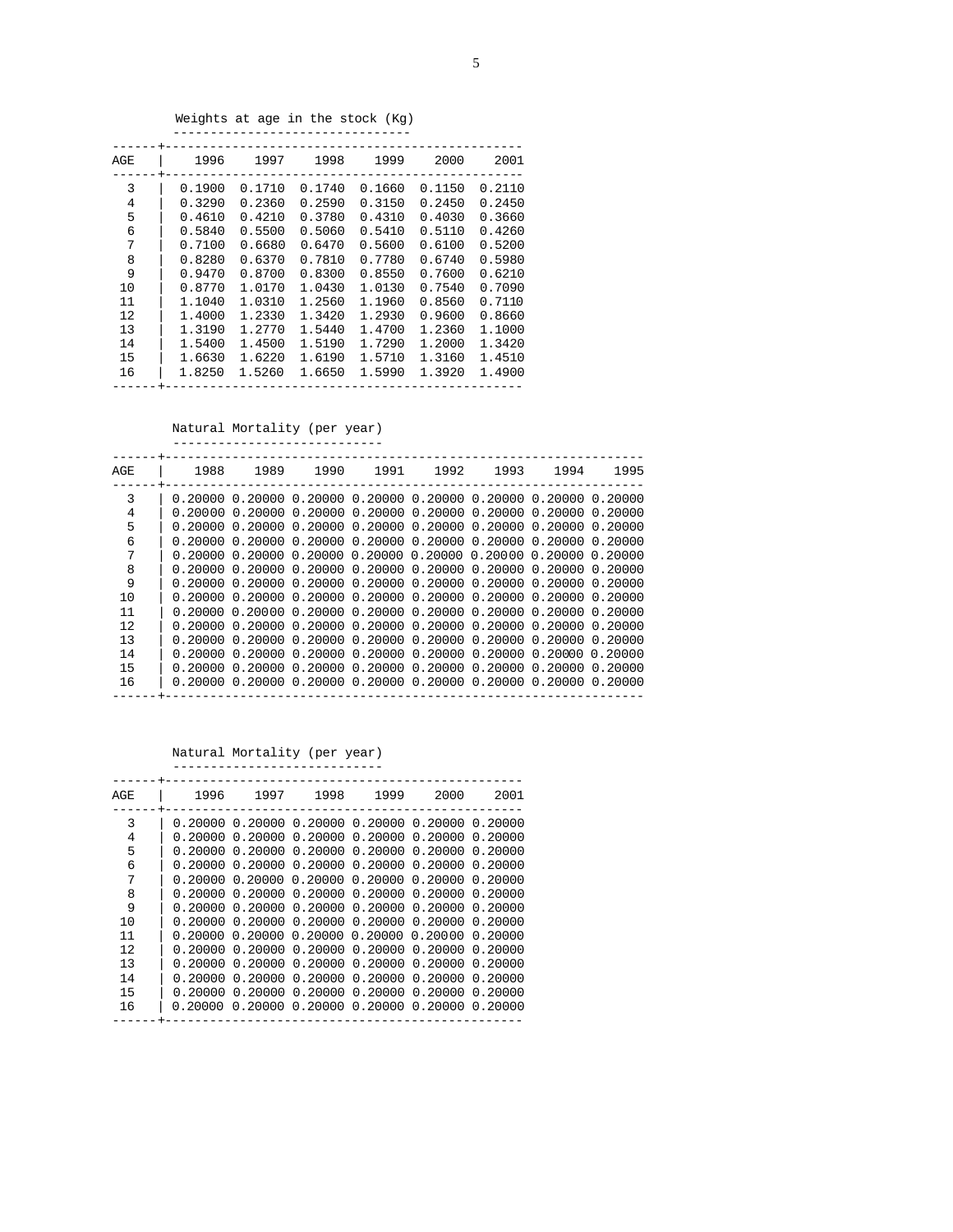6

Proportion of fish spawning

| AGE | 1988   | 1989   | 1990   | 1991   | 1992   | 1993   | 1994   | 1995   |
|-----|--------|--------|--------|--------|--------|--------|--------|--------|
| 3   | 0.0000 | 0.0000 | 0.0000 | 0.0000 | 0.0000 | 0.0000 | 0.0000 | 0.0000 |
| 4   | 0.0000 | 0.0000 | 0.0000 | 0.0000 | 0.0000 | 0.0000 | 0.0000 | 0.0000 |
| 5   | 0.5000 | 0.5000 | 0.5000 | 0.5000 | 0.5000 | 0.5000 | 0.5000 | 0.5000 |
| 6   | 1.0000 | 1.0000 | 1,0000 | 1.0000 | 1.0000 | 1.0000 | 1.0000 | 1.0000 |
| 7   | 1,0000 | 1.0000 | 1,0000 | 1,0000 | 1,0000 | 1,0000 | 1.0000 | 1.0000 |
| 8   | 1.0000 | 1.0000 | 1.0000 | 1.0000 | 1.0000 | 1.0000 | 1,0000 | 1.0000 |
| 9   | 1.0000 | 1.0000 | 1.0000 | 1.0000 | 1.0000 | 1.0000 | 1,0000 | 1.0000 |
| 10  | 1.0000 | 1,0000 | 1,0000 | 1,0000 | 1.0000 | 1,0000 | 1.0000 | 1.0000 |
| 11  | 1.0000 | 1,0000 | 1.0000 | 1.0000 | 1.0000 | 1.0000 | 1.0000 | 1.0000 |
| 12  | 1.0000 | 1,0000 | 1,0000 | 1,0000 | 1.0000 | 1,0000 | 1,0000 | 1,0000 |
| 13  | 1.0000 | 1.0000 | 1,0000 | 1,0000 | 1.0000 | 1.0000 | 1.0000 | 1.0000 |
| 14  | 1.0000 | 1,0000 | 1,0000 | 1,0000 | 1,0000 | 1,0000 | 1.0000 | 1.0000 |
| 15  | 1.0000 | 1,0000 | 1,0000 | 1,0000 | 1.0000 | 1,0000 | 1,0000 | 1.0000 |
| 16  | 1.0000 | 1,0000 | 1,0000 | 1.0000 | 1.0000 | 1,0000 | 1,0000 | 1.0000 |
|     |        |        |        |        |        |        |        |        |

Proportion of fish spawning

| --------------------------- |  |  |  |  |  |  |  |  |  |  |  |  |
|-----------------------------|--|--|--|--|--|--|--|--|--|--|--|--|
|                             |  |  |  |  |  |  |  |  |  |  |  |  |
|                             |  |  |  |  |  |  |  |  |  |  |  |  |

| AGE | 1996   | 1997   | 1998   | 1999   | 2000   | 2001   |
|-----|--------|--------|--------|--------|--------|--------|
| 3   | 0.0000 | 0.0000 | 0.0000 | 0.0000 | 0.0000 | 0.0000 |
| 4   | 0.0000 | 0.0000 | 0.0000 | 0.0000 | 0.0000 | 0.0000 |
| 5   | 0.5000 | 0.5000 | 0.5000 | 0.5000 | 0.5000 | 0.5000 |
| 6   | 1.0000 | 1,0000 | 1.0000 | 1,0000 | 1,0000 | 1.0000 |
| 7   | 1.0000 | 1,0000 | 1,0000 | 1,0000 | 1.0000 | 1.0000 |
| 8   | 1,0000 | 1,0000 | 1.0000 | 1,0000 | 1,0000 | 1,0000 |
| 9   | 1,0000 | 1,0000 | 1,0000 | 1,0000 | 1,0000 | 1,0000 |
| 10  | 1.0000 | 1,0000 | 1,0000 | 1,0000 | 1,0000 | 1,0000 |
| 11  | 1,0000 | 1,0000 | 1,0000 | 1,0000 | 1,0000 | 1,0000 |
| 12  | 1.0000 | 1.0000 | 1,0000 | 1,0000 | 1,0000 | 1.0000 |
| 13  | 1,0000 | 1,0000 | 1,0000 | 1,0000 | 1,0000 | 1,0000 |
| 14  | 1,0000 | 1,0000 | 1,0000 | 1,0000 | 1,0000 | 1,0000 |
| 15  | 1,0000 | 1,0000 | 1.0000 | 1,0000 | 1,0000 | 1,0000 |
| 16  | 1.0000 | 1,0000 | 1,0000 | 1,0000 | 1,0000 | 1,0000 |
|     |        |        |        |        |        |        |

# AGE-STRUCTURED INDICES

-----------------------

# EU BOTTOM TRAWL SURVEY

| ---------------------- |  |
|------------------------|--|
|                        |  |
|                        |  |

| AGE | 1994   | 1995   | 1996   | 1997  | 1998  | 1999  | 2000  | 2001  |
|-----|--------|--------|--------|-------|-------|-------|-------|-------|
| 3   | 3.60   | 9.38   | 9.76   | 9.10  | 2.56  | 1.89  | 0.57  | 4.26  |
| 4   | 169.49 | 59.78  | 21.51  | 2.08  | 3.79  | 5.40  | 6.92  | 4.74  |
| 5   | 73.80  | 153.20 | 44.62  | 9.28  | 5.68  | 5.78  | 8.24  | 7.77  |
| 6   | 61.30  | 93.70  | 118.24 | 29.75 | 19.23 | 5.50  | 11.18 | 4.26  |
| 7   | 66.89  | 93.42  | 62.81  | 85.55 | 43.49 | 17.15 | 8.24  | 7.67  |
| 8   | 234.11 | 62.91  | 39.32  | 19.04 | 62.25 | 32.78 | 10.61 | 18.19 |
| 9   | 22.83  | 107.06 | 29.37  | 29.75 | 36.85 | 35.91 | 27.38 | 29.46 |
| 10  | 45.10  | 11.94  | 45.19  | 21.22 | 25.49 | 18.19 | 29.75 | 39.51 |
| 11  | 15.73  | 13.55  | 10.80  | 35.43 | 22.45 | 25.01 | 16.39 | 33.16 |
| 12  | 15.44  | 11.27  | 6.16   | 9.76  | 21.89 | 15.63 | 13.26 | 29.46 |
| 13  | 18.38  | 11.37  | 6.44   | 1.89  | 7.01  | 9.47  | 5.59  | 13.64 |
| 14  | 37.71  | 22.93  | 9.00   | 7.30  | 8.91  | 9.76  | 4.17  | 12.32 |
| 15  | 37.61  | 17.34  | 5.87   | 3.79  | 4.55  | 4.74  | 3.60  | 8.72  |
|     |        |        |        |       |       |       |       |       |

 $x$  10 ^ -3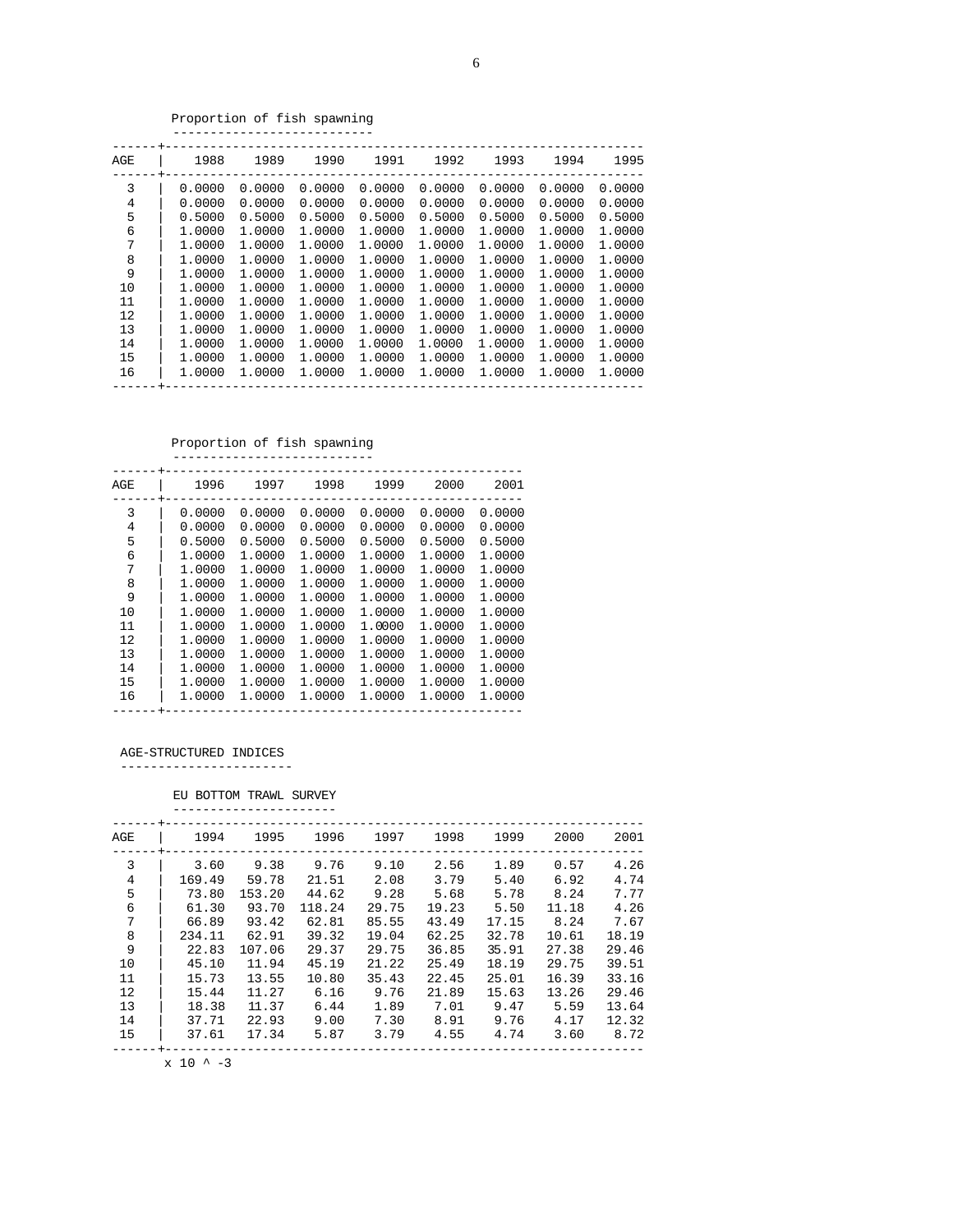## Fishing Mortality (per year)

| AGE | 1988   | 1989   | 1990   | 1991   | 1992   | 1993   | 1994   | 1995   |
|-----|--------|--------|--------|--------|--------|--------|--------|--------|
| 3   | 0.1300 | 0.0614 | 0.0270 | 0.0098 | 0.0096 | 0.0170 | 0.0042 | 0.0440 |
| 4   | 0.2617 | 0.3727 | 0.0701 | 0.0950 | 0.0492 | 0.0295 | 0.1026 | 0.1535 |
| 5   | 0.2205 | 0.3055 | 0.1146 | 0.0939 | 0.0711 | 0.0213 | 0.0891 | 0.3216 |
| 6   | 0.1662 | 0.3067 | 0.0751 | 0.2510 | 0.0507 | 0.0133 | 0.0809 | 0.3175 |
| 7   | 0.3256 | 0.5826 | 0.1556 | 0.4650 | 0.3309 | 0.0982 | 0.1180 | 0.3674 |
| 8   | 0.2725 | 0.6245 | 0.1759 | 0.5583 | 0.3050 | 0.0471 | 0.3351 | 0.3782 |
| 9   | 0.2082 | 0.4664 | 0.1793 | 0.4883 | 0.3243 | 0.0884 | 0.1150 | 0.6466 |
| 10  | 0.3626 | 0.3016 | 0.1160 | 0.4743 | 0.2804 | 0.0580 | 0.2550 | 0.2131 |
| 11  | 0.2674 | 0.6187 | 0.0690 | 0.2720 | 0.2962 | 0.0475 | 0.1023 | 0.2992 |
| 12  | 0.3514 | 0.3853 | 0.1968 | 0.1429 | 0.1531 | 0.0806 | 0.1189 | 0.2823 |
| 13  | 0.2192 | 0.4281 | 0.0982 | 0.4144 | 0.0718 | 0.0683 | 0.2059 | 0.3164 |
| 14  | 0.6864 | 0.7736 | 0.3143 | 0.4388 | 0.8227 | 0.1550 | 0.2605 | 1.5728 |
| 15  | 0.4034 | 0.6185 | 0.1727 | 0.3769 | 0.2590 | 0.0727 | 0.1979 | 0.5228 |
| 16  | 0.4034 | 0.6185 | 0.1727 | 0.3769 | 0.2590 | 0.0727 | 0.1979 | 0.5228 |

#### Fishing Mortality (per year) ----------------------------

| AGE | 1996   | 1997   | 1998   | 1999   | 2000   | 2001   |
|-----|--------|--------|--------|--------|--------|--------|
| 3   | 0.0530 | 0.0004 | 0.0016 | 0.0018 | 0.0015 | 0.0021 |
| 4   | 0.1473 | 0.0005 | 0.0266 | 0.0304 | 0.0262 | 0.0364 |
| 5   | 0.1307 | 0.0130 | 0.0494 | 0.0564 | 0.0486 | 0.0676 |
| 6   | 0.1929 | 0.0292 | 0.0660 | 0.0752 | 0.0648 | 0.0902 |
| 7   | 0.1309 | 0.0962 | 0.0810 | 0.0923 | 0.0796 | 0.1107 |
| 8   | 0.1017 | 0.0331 | 0.1348 | 0.1538 | 0.1325 | 0.1844 |
| 9   | 0.0874 | 0.0935 | 0.1542 | 0.1759 | 0.1515 | 0.2109 |
| 10  | 0.1651 | 0.1182 | 0.1541 | 0.1757 | 0.1514 | 0.2107 |
| 11  | 0.0579 | 0.2554 | 0.1801 | 0.2054 | 0.1770 | 0.2463 |
| 12  | 0.0374 | 0.1715 | 0.2257 | 0.2575 | 0.2219 | 0.3088 |
| 13  | 0.0408 | 0.0476 | 0.1269 | 0.1448 | 0.1248 | 0.1737 |
| 14  | 0.0467 | 0.1653 | 0.1316 | 0.1501 | 0.1293 | 0.1800 |
| 15  | 0.1797 | 0.0811 | 0.1214 | 0.1385 | 0.1193 | 0.1661 |
| 16  | 0.1797 | 0.0811 | 0.1214 | 0.1385 | 0.1193 | 0.1661 |
|     |        |        |        |        |        |        |

 Population Abundance (1 January) --------------------------------

| AGE | 1988   | 1989   | 1990   | 1991   | 1992   | 1993   | 1994   | 1995   |
|-----|--------|--------|--------|--------|--------|--------|--------|--------|
| 3   | 2809.1 | 3868.4 | 2029.3 | 2154.2 | 1964.2 | 3072.8 | 1584.5 | 615.2  |
| 4   | 3487.5 | 2019.6 | 2978.6 | 1617.2 | 1746.6 | 1592.8 | 2473.3 | 1291.9 |
| 5   | 3050.3 | 2197.9 | 1139.1 | 2273.6 | 1204.1 | 1361.4 | 1266.2 | 1827.5 |
| 6   | 3162.2 | 2003.3 | 1325.8 | 831.6  | 1694.6 | 918.2  | 1091.1 | 948.2  |
| 7   | 2843.3 | 2192.6 | 1207.0 | 1007.0 | 529.7  | 1318.8 | 741.8  | 823.9  |
| 8   | 2449.8 | 1681.0 | 1002.5 | 845.8  | 517.9  | 311.5  | 978.7  | 539.7  |
| 9   | 2257.8 | 1527.3 | 737.0  | 688.3  | 396.2  | 312.6  | 243.3  | 573.2  |
| 10  | 955.7  | 1501.0 | 784.3  | 504.4  | 345.8  | 234.6  | 234.3  | 177.6  |
| 11  | 809.8  | 544.5  | 908.9  | 571.8  | 257.0  | 213.9  | 181.2  | 148.6  |
| 12  | 436.8  | 507.4  | 240.1  | 694.6  | 356.7  | 156.5  | 167.0  | 133.9  |
| 13  | 363.0  | 251.7  | 282.6  | 161.5  | 493.0  | 250.6  | 118.2  | 121.4  |
| 14  | 224.1  | 238.7  | 134.3  | 209.7  | 87.4   | 375.6  | 191.6  | 78.8   |
| 15  | 142.0  | 92.3   | 90.1   | 80.3   | 110.7  | 31.4   | 263.4  | 120.9  |
| 16  | 82.5   | 45.0   | 48.5   | 41.9   | 67.4   | 31.4   | 6.1    | 18.8   |
|     |        |        |        |        |        |        |        |        |

 $x$  10 ^ 3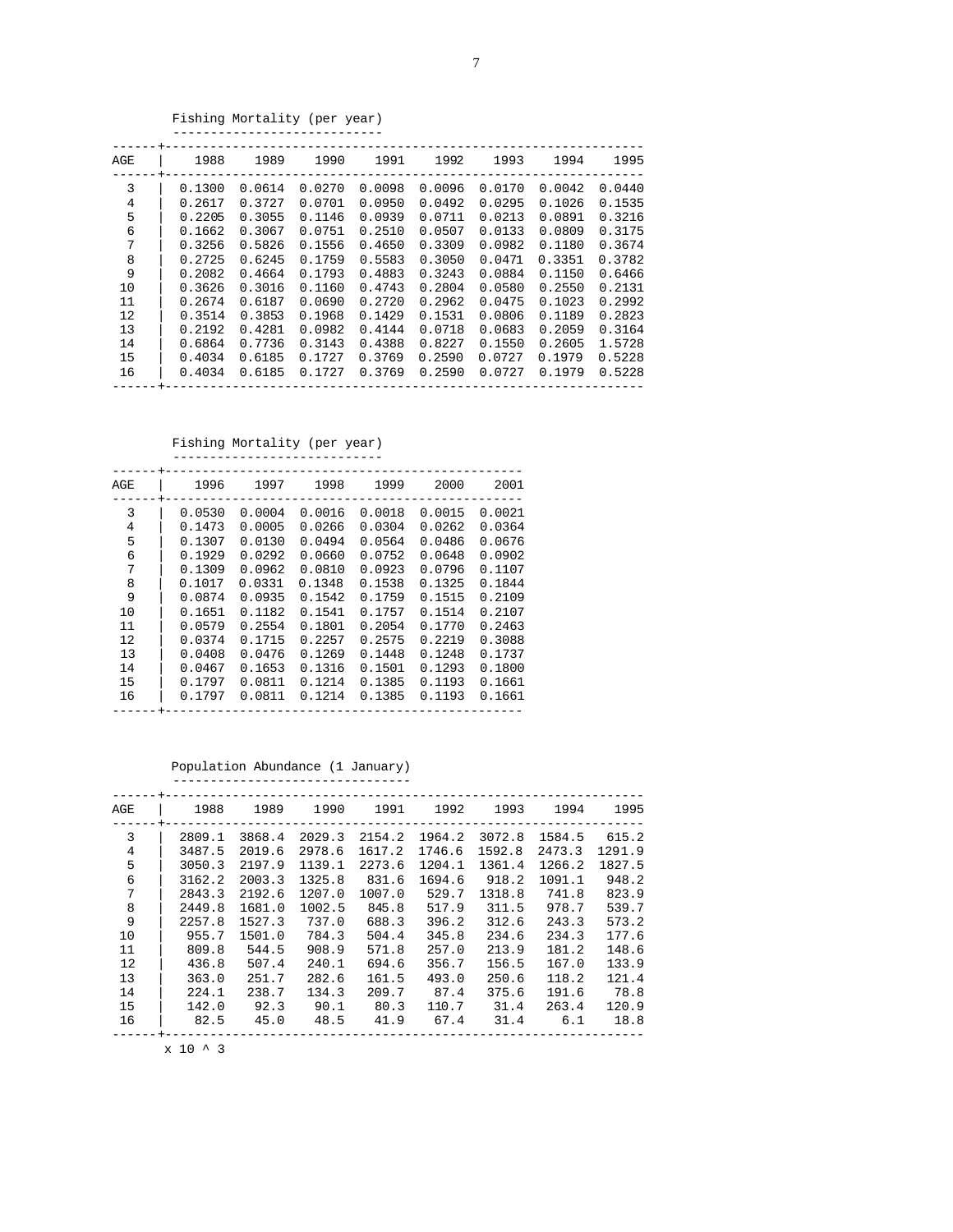| AGE | 1996   | 1997  | 1998  | 1999  | 2000  | 2001  | 2002   |
|-----|--------|-------|-------|-------|-------|-------|--------|
| 3   | 277.7  | 261.6 | 229.2 | 251.9 | 97.9  | 390.5 | 1383.8 |
| 4   | 482.0  | 215.6 | 214.1 | 187.4 | 205.8 | 80.1  | 319.0  |
| 5   | 907.2  | 340.6 | 176.5 | 170.6 | 148.8 | 164.2 | 63.2   |
| 6   | 1084.7 | 651.8 | 275.2 | 137.5 | 132.1 | 116.1 | 125.6  |
| 7   | 565.2  | 732.3 | 518.3 | 210.9 | 104.4 | 101.3 | 86.8   |
| 8   | 467.1  | 406.0 | 544.5 | 391.3 | 157.5 | 79.0  | 74.3   |
| 9   | 302.7  | 345.5 | 321.5 | 389.6 | 274.7 | 112.9 | 53.8   |
| 10  | 245.8  | 227.1 | 257.6 | 225.6 | 267.5 | 193.3 | 74.9   |
| 11  | 117.5  | 170.6 | 165.2 | 180.8 | 155.0 | 188.3 | 128.2  |
| 12  | 90.2   | 90.8  | 108.2 | 113.0 | 120.5 | 106.3 | 120.5  |
| 13  | 82.7   | 71.2  | 62.6  | 70.7  | 71.5  | 79.1  | 63.9   |
| 14  | 72.4   | 65.0  | 55.5  | 45.1  | 50.1  | 51.7  | 54.4   |
| 15  | 13.4   | 56.6  | 45.1  | 39.9  | 31.8  | 36.0  | 35.3   |
| 16  | 2.7    | 141.5 | 96.3  | 42.5  | 39.2  | 21.6  | 39.9   |
|     |        |       |       |       |       |       |        |

Population Abundance (1 January)

x 10 ^ 3

Weighting factors for the catches in number

| AGE | 1998   | 1999   | 2000          | 2001   |
|-----|--------|--------|---------------|--------|
|     |        |        |               |        |
| 3   | 0.0100 | 0.0100 | 0.0100        | 0.0100 |
| 4   | 0.1000 | 0.1000 | 0.1000        | 0.1000 |
| 5   | 0.5000 | 0.5000 | 0.5000        | 0.5000 |
| 6   | 1.0000 | 1.0000 | 1.0000        | 1.0000 |
| 7   | 1.0000 | 1.0000 | 1.0000        | 1,0000 |
| 8   | 1,0000 | 1.0000 | 1.0000        | 1,0000 |
| 9   | 1,0000 | 1.0000 | 1.0000        | 1,0000 |
| 10  | 1,0000 | 1.0000 | 1.0000        | 1,0000 |
| 11  | 1,0000 | 1.0000 | 1.0000        | 1,0000 |
| 12  | 1.0000 | 1.0000 | 1.0000        | 1,0000 |
| 13  | 1.0000 | 1.0000 | 1.0000        | 1,0000 |
| 14  | 1.0000 |        | 1.0000 1.0000 | 1,0000 |
| 15  | 1.0000 |        | 1.0000 1.0000 | 1.0000 |
|     |        |        |               |        |

 Predicted Age-Structured Index Values --------------------------------------

EU BOTTOM TRAWL SURVEY Predicted

| AGE | 1994   | 1995   | 1996   | 1997   | 1998   | 1999   | 2000   | 2001   |
|-----|--------|--------|--------|--------|--------|--------|--------|--------|
| 3   | 17610. | 6689.  | 3005.  | 2913.  | 2551.  | 2803.  | 1090.  | 4344.  |
| 4   | 79760. | 40513. | 15166. | 7355.  | 7197.  | 6287.  | 6923.  | 2678.  |
| 5   | 57957. | 73611. | 40589. | 16255. | 8255.  | 7953.  | 6966.  | 7605.  |
| 6   | 69672. | 53163. | 65127. | 42818. | 17719. | 8807.  | 8507.  | 7373.  |
| 7   | 69271. | 67075. | 52406. | 69210. | 49394. | 19979. | 9959.  | 9501.  |
| 8   | 95593. | 51480. | 51875. | 46813. | 59380. | 42228. | 17194. | 8378.  |
| 9   | 30390. | 53437. | 38388. | 43661. | 39301. | 47058. | 33628. | 13380. |
| 10  | 26738. | 20742. | 29481. | 27949. | 31082. | 26902. | 32328. | 22607. |
| 11  | 23401. | 17222. | 15546. | 20255. | 20441. | 22060. | 19206. | 22461. |
| 12  | 21299. | 15613. | 12033. | 11247. | 13013. | 13350. | 14526. | 12212. |
| 13  | 10753. | 10396. | 8239.  | 7064.  | 5950.  | 6653.  | 6802.  | 7322.  |
| 14  | 32809. | 6552.  | 13952. | 11726. | 10211. | 8215.  | 9216.  | 9248.  |
| 15  | 38058. | 14610. | 1952.  | 8722.  | 6797.  | 5952.  | 4800.  | 5297.  |
|     |        |        |        |        |        |        |        |        |

 $\ge 10$  ^ -6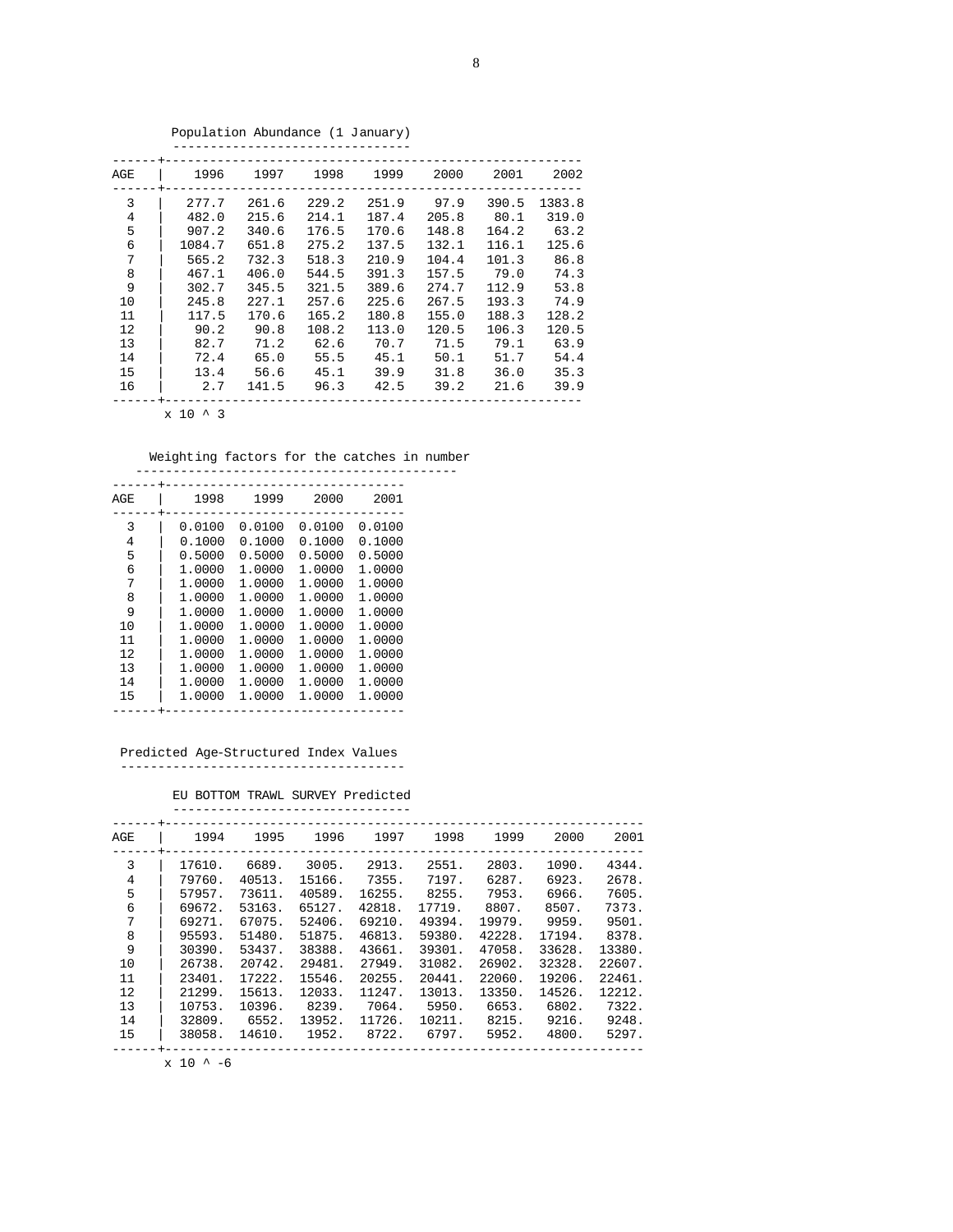## Fitted Selection Pattern

| AGE | 1988   | 1989   | 1990   | 1991   | 1992   | 1993   | 1994   | 1995   |
|-----|--------|--------|--------|--------|--------|--------|--------|--------|
| 3   | 0.3992 | 0.1054 | 0.1735 | 0.0210 | 0.0290 | 0.1732 | 0.0355 | 0.1197 |
| 4   | 0.8038 | 0.6396 | 0.4507 | 0.2042 | 0.1486 | 0.3005 | 0.8694 | 0.4177 |
| 5   | 0.6771 | 0.5243 | 0.7367 | 0.2020 | 0.2149 | 0.2168 | 0.7551 | 0.8754 |
| 6   | 0.5104 | 0.5264 | 0.4825 | 0.5398 | 0.1532 | 0.1355 | 0.6858 | 0.8640 |
| 7   | 1.0000 | 1,0000 | 1,0000 | 1.0000 | 1.0000 | 1.0000 | 1.0000 | 1.0000 |
| 8   | 0.8370 | 1.0719 | 1.1309 | 1.2007 | 0.9216 | 0.4795 | 2.8391 | 1.0293 |
| 9   | 0.6396 | 0.8006 | 1.1529 | 1.0503 | 0.9801 | 0.8999 | 0.9741 | 1.7598 |
| 10  | 1.1136 | 0.5177 | 0.7456 | 1.0200 | 0.8474 | 0.5910 | 2.1608 | 0.5800 |
| 11  | 0.8215 | 1.0619 | 0.4437 | 0.5851 | 0.8951 | 0.4836 | 0.8668 | 0.8142 |
| 12  | 1.0793 | 0.6614 | 1.2649 | 0.3072 | 0.4626 | 0.8209 | 1.0072 | 0.7684 |
| 13  | 0.6734 | 0.7347 | 0.6314 | 0.8913 | 0.2171 | 0.6949 | 1.7444 | 0.8610 |
| 14  | 2.1084 | 1.3277 | 2.0204 | 0.9436 | 2.4864 | 1.5778 | 2.2070 | 4.2807 |
| 15  | 1.2389 | 1.0616 | 1.1105 | 0.8107 | 0.7829 | 0.7406 | 1.6765 | 1.4229 |
| 16  | 1.2389 | 1.0616 | 1.1105 | 0.8107 | 0.7829 | 0.7406 | 1.6765 | 1.4229 |
|     |        |        |        |        |        |        |        |        |

### Fitted Selection Pattern

| AGE                                                                 | 1996                                                                                                                           | 1997                                                                                                                           | 1998                                                                                                                           | 1999                                                                                                                           | 2000                                                                                                                           | 2001                                                                                                                           |
|---------------------------------------------------------------------|--------------------------------------------------------------------------------------------------------------------------------|--------------------------------------------------------------------------------------------------------------------------------|--------------------------------------------------------------------------------------------------------------------------------|--------------------------------------------------------------------------------------------------------------------------------|--------------------------------------------------------------------------------------------------------------------------------|--------------------------------------------------------------------------------------------------------------------------------|
| 3<br>4<br>5<br>6<br>7<br>8<br>9<br>10<br>11<br>12<br>13<br>14<br>15 | 0.4047<br>1.1254<br>0.9986<br>1.4731<br>1,0000<br>0.7766<br>0.6677<br>1.2610<br>0.4425<br>0.2853<br>0.3118<br>0.3569<br>1.3724 | 0.0044<br>0.0053<br>0.1355<br>0.3033<br>1,0000<br>0.3443<br>0.9717<br>1.2285<br>2.6532<br>1.7814<br>0.4945<br>1.7177<br>0.8422 | 0.0194<br>0.3289<br>0.6106<br>0.8147<br>1.0000<br>1.6653<br>1.9045<br>1.9030<br>2.2242<br>2.7886<br>1.5681<br>1.6257<br>1.5000 | 0.0194<br>0.3289<br>0.6106<br>0.8147<br>1,0000<br>1.6653<br>1.9045<br>1.9030<br>2.2242<br>2.7886<br>1.5681<br>1.6257<br>1.5000 | 0.0194<br>0.3289<br>0.6106<br>0.8147<br>1,0000<br>1.6653<br>1.9045<br>1.9030<br>2.2242<br>2.7886<br>1.5681<br>1.6257<br>1.5000 | 0.0194<br>0.3289<br>0.6106<br>0.8147<br>1,0000<br>1.6653<br>1.9045<br>1.9030<br>2.2242<br>2.7886<br>1.5681<br>1.6257<br>1.5000 |
| 16                                                                  | 1.3724                                                                                                                         | 0.8422                                                                                                                         | 1.5000                                                                                                                         | 1.5000                                                                                                                         | 1.5000                                                                                                                         | 1.5000                                                                                                                         |

STOCK SUMMARY

|   | <sup>3</sup> Year | 3 | Recruits                 | 3 | Total          |                         | <sup>3</sup> Spawning <sup>3</sup> Landings |                     | <sup>3</sup> Yield <sup>3</sup>               |   | Mean F   | $\overline{\mathbf{3}}$ | SoP | 3 |
|---|-------------------|---|--------------------------|---|----------------|-------------------------|---------------------------------------------|---------------------|-----------------------------------------------|---|----------|-------------------------|-----|---|
| 3 |                   | з | 3<br>Aqe                 | 3 | <b>Biomass</b> | 3                       | Biomass <sup>3</sup>                        |                     | 3<br>$/$ SSB                                  | 3 | Ages     | з                       |     | 3 |
| 3 |                   | 3 | thous and s <sup>3</sup> |   | tonnes         | $\overline{\mathbf{3}}$ | tonnes                                      | <sup>3</sup> tonnes | $\overline{\mathbf{3}}$<br>ratio <sup>3</sup> |   | $6 - 10$ | з                       | (응) | з |
|   |                   |   |                          |   |                |                         |                                             |                     |                                               |   |          |                         |     |   |
|   | 1988              |   | 2800                     |   | 13792          |                         | 9491                                        | 2800                | 0.2950                                        |   | 0.2670   |                         | 100 |   |
|   | 1989              |   | 3860                     |   | 10902          |                         | 7017                                        | 3500                | 0.4987                                        |   | 0.4564   |                         | 100 |   |
|   | 1990              |   | 2020                     |   | 7372           |                         | 5095                                        | 790                 | 0.1550                                        |   | 0.1404   |                         | 100 |   |
|   | 1991              |   | 2150                     |   | 6493           |                         | 4074                                        | 1600                | 0.3927                                        |   | 0.4474   |                         | 99  |   |
|   | 1992              |   | 1960                     |   | 5440           |                         | 3664                                        | 765                 | 0.2088                                        |   | 0.2582   |                         | 100 |   |
|   | 1993              |   | 3070                     |   | 4883           |                         | 3270                                        | 275                 | 0.0841                                        |   | 0.0610   |                         | 99  |   |
|   | 1994              |   | 1580                     |   | 5159           |                         | 3280                                        | 669                 | 0.2039                                        |   | 0.1808   |                         | 99  |   |
|   | 1995              |   | 610                      |   | 4649           |                         | 2873                                        | 1300                | 0.4524                                        |   | 0.3845   |                         | 100 |   |
|   | 1996              |   | 270                      |   | 3057           |                         | 2316                                        | 300                 | 0.1295                                        |   | 0.1356   |                         | 100 |   |
|   | 1997              |   | 260                      |   | 2657           |                         | 2215                                        | 208                 | 0.0939                                        |   | 0.0741   |                         | 99  |   |
|   | 1998              |   | 220                      |   | 2364           |                         | 1956                                        | 294                 | 0.1503                                        |   | 0.1180   |                         | 99  |   |
|   | 1999              |   | 250                      |   | 1908           |                         | 1530                                        | 255                 | 0.1666                                        |   | 0.1346   |                         | 99  |   |
|   | 2000              |   | 90                       |   | 1262           |                         | 1021                                        | 133                 | 0.1302                                        |   | 0.1160   |                         | 100 |   |
|   | 2001              |   | 390                      |   | 985            |                         | 728                                         | 149                 | 0.2046                                        |   | 0.1614   |                         | 100 |   |
|   |                   |   |                          |   |                |                         |                                             |                     |                                               |   |          |                         |     |   |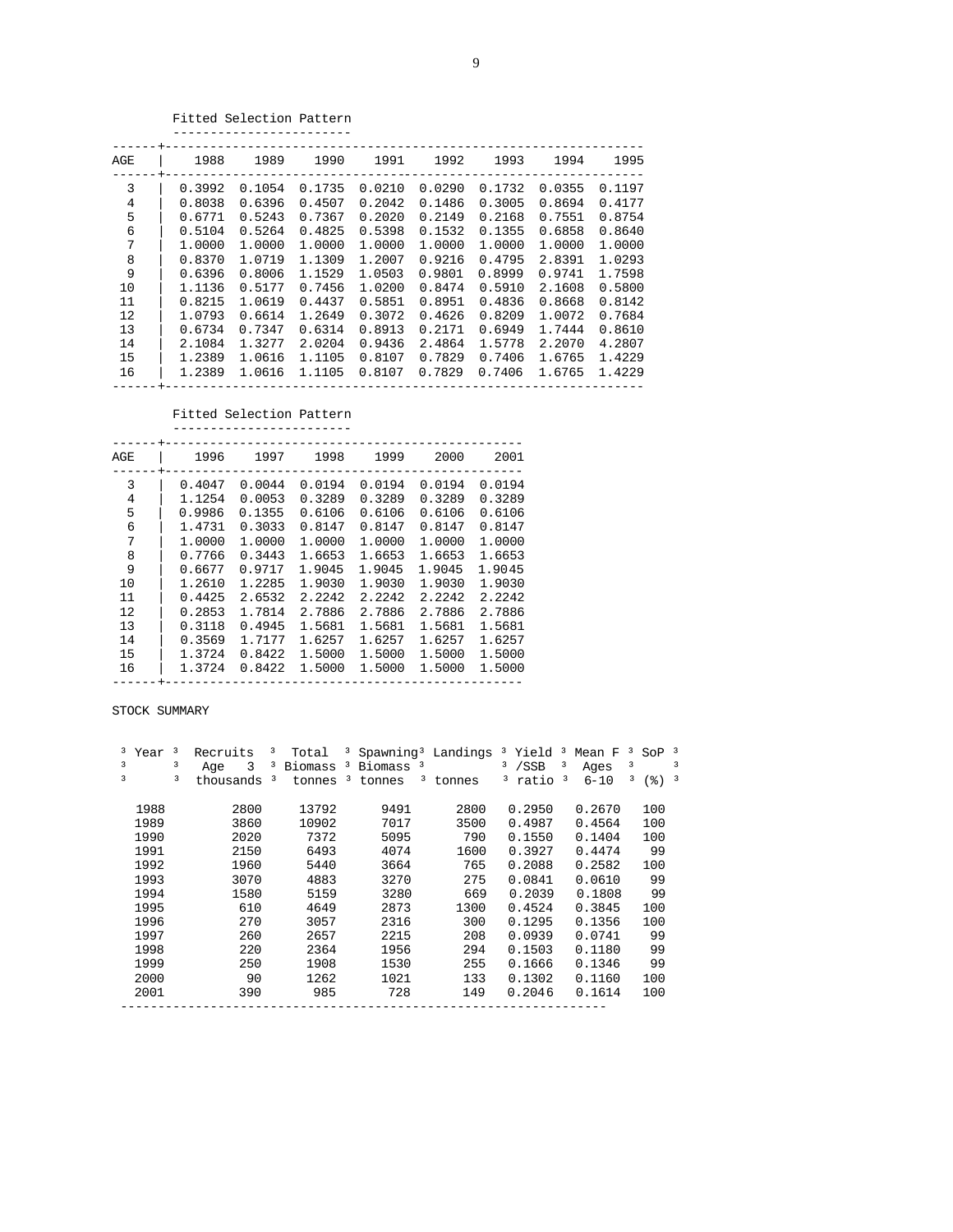No of years for separable analysis : 4 Age range in the analysis : 3 . . . 16 Year range in the analysis : 1988 . . . 2001 Number of indices of SSB : 0 Number of age-structured indices : 1 Parameters to estimate : 44 Number of observations : 156

Conventional single selection vector model to be fitted.

-----------------------------------------------------------------

#### PARAMETER ESTIMATES

| $3$ Parm. $3$  |                                           | <sup>3</sup> Maximum <sup>3</sup> | 3          | 3                                                                 | 3                     | 3            | 3            | Mean of 3             |
|----------------|-------------------------------------------|-----------------------------------|------------|-------------------------------------------------------------------|-----------------------|--------------|--------------|-----------------------|
| $3$ No.        | 3                                         | <sup>3</sup> Likelh.              | $3$ CV $3$ | Lower <sup>3</sup> Upper                                          | 3                     | 3<br>$-s.e.$ | з<br>$+s.e.$ | Param.<br>3           |
| 3              | 3<br>$\overline{\mathbf{3}}$              |                                   |            | Estimate <sup>3</sup> (%) <sup>3</sup> 95% CL <sup>3</sup> 95% CL | 3                     | 3            | 3            | Distrib. <sup>3</sup> |
|                | Separable model : F by year               |                                   |            |                                                                   |                       |              |              |                       |
| 1              | 1998                                      | 0.0810                            | 29         | 0.0451                                                            | 0.1454                | 0.0600       | 0.1092       | 0.0847                |
| $\overline{c}$ | 1999                                      | 0.0923                            | 29         | 0.0519                                                            | 0.1642                | 0.0688       | 0.1239       | 0.0964                |
| 3              | 2000                                      | 0.0796                            | 29         | 0.0447                                                            | 0.1415                | 0.0593       | 0.1067       | 0.0831                |
| $\overline{4}$ | 2001                                      | 0.1107                            | 29         | 0.0615                                                            | 0.1994                | 0.0820       | 0.1495       | 0.1158                |
|                |                                           |                                   |            |                                                                   |                       |              |              |                       |
|                | Separable Model: Selection (S) by age     |                                   |            |                                                                   |                       |              |              |                       |
| 5              | 3                                         | 0.0194 288                        |            | 0.0001                                                            | 5.5001                | 0.0011       | 0.3461       | 1.2314                |
| $\epsilon$     | $\overline{4}$                            | 0.3289                            | 94         | 0.0514                                                            | 2.1062                | 0.1275       | 0.8482       | 0.5152                |
| 7              | 5                                         | 0.6106                            | 48         | 0.2359                                                            | 1.5805                | 0.3759       | 0.9920       | 0.6869                |
| 8              | 6                                         | 0.8147                            | 38         | 0.3851                                                            | 1.7233                | 0.5559       | 1.1940       | 0.8764                |
|                | 7                                         | 1.0000                            |            |                                                                   | Fixed : Reference Age |              |              |                       |
| 9              | $\,8\,$                                   | 1.6653                            | 37         | 0.7909                                                            | 3.5063                | 1.1389       | 2.4348       | 1.7899                |
| 10             | 9                                         | 1.9045                            | 38         | 0.8984                                                            | 4.0372                | 1.2981       | 2.7942       | 2.0497                |
| 11             | 10                                        | 1.9030                            | 38         | 0.8909                                                            | 4.0648                | 1.2920       | 2.8028       | 2.0511                |
| 12             | 11                                        | 2.2242                            | 38         | 1.0385                                                            | 4.7639                | 1.5081       | 3.2806       | 2.3987                |
| 13             | 12                                        | 2.7886                            | 37         | 1.3252                                                            | 5.8681                | 1.9078       | 4.0761       | 2.9969                |
| 14             | 13                                        | 1.5681                            | 37         | 0.7472                                                            | 3.2911                | 1.0743       | 2.2890       | 1.6844                |
| 15             | 14                                        | 1.6257                            | 37         | 0.7832                                                            | 3.3745                | 1.1200       | 2.3597       | 1.7426                |
|                | 15                                        | 1.5000                            |            |                                                                   | Fixed : Last true age |              |              |                       |
|                |                                           |                                   |            |                                                                   |                       |              |              |                       |
|                | Separable model: Populations in year 2001 |                                   |            |                                                                   |                       |              |              |                       |
| 16             | 3                                         | 389                               | 61         | 115                                                               | 1310                  | 209          | 723          | 471                   |
| 17             | $\overline{4}$                            | 79                                | 43         | 33                                                                | 186                   | 51           | 122          | 86                    |
| 18             | 5                                         | 163                               | 34         | 83                                                                | 318                   | 115          | 229          | 173                   |
| 19             | 6                                         | 115                               | 28         | 65                                                                | 201                   | 86           | 153          | 119                   |
| 20             | $7\phantom{.}$                            | 100                               | 26         | 59                                                                | 169                   | 76           | 131          | 103                   |
| 21             | 8                                         | 77                                | 25         | 47                                                                | 127                   | 60           | 100          | 80                    |
| 22             | 9                                         | 111                               | 24         | 68                                                                | 182                   | 87           | 143          | 115                   |
| 23             | 10                                        | 192                               | 25         | 116                                                               | 316                   | 149          | 247          | 198                   |
| 24             | 11                                        | 187                               | 25         | 112                                                               | 311                   | 144          | 242          | 193                   |
| 25             | 12                                        | 105                               | 26         | 63                                                                | 175                   | 81           | 136          | 108                   |
| 26             | 13                                        | 78                                | 27         | 45                                                                | 133                   | 59           | 102          | 80                    |
| 27             | 14                                        | 50                                | 27         | 29                                                                | 86                    | 38           | 66           | 52                    |
| 28             | 15                                        | 35                                | 27         | 20                                                                | 59                    | 26           | 46           | 36                    |
|                | Separable model: Populations at age       |                                   |            |                                                                   |                       |              |              |                       |
| 29             | 1998                                      | 44                                | 45         | 17                                                                | 108                   | 27           | 69           | 49                    |
| 30             | 1999                                      | 38                                | 34         | 19                                                                | 76                    | 27           | 55           | 41                    |
|                |                                           |                                   |            |                                                                   |                       |              |              |                       |
| 31             | 2000                                      | 30                                | 30         | 16                                                                | 55                    | 22           | 41           | 32                    |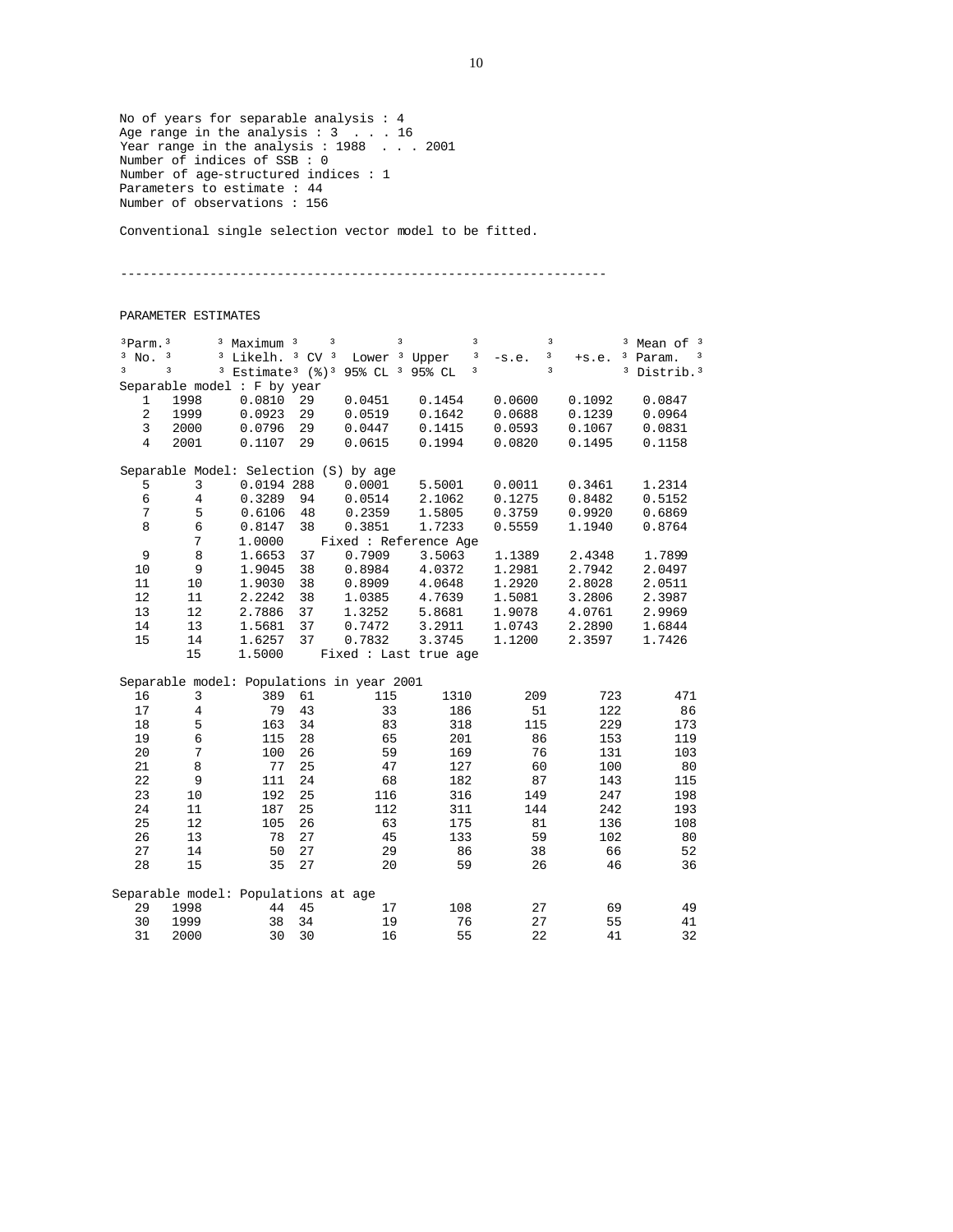Age-structured index catchabilities

EU BOTTOM TRAWL SURVEY

| 39 10 |          |                                                       |                                                                                                                                                |                                      |  |                                                                                                                                                                                                                                                                                                                                                                                                                                                                                                                                                                                                                                                                                                                                                               |
|-------|----------|-------------------------------------------------------|------------------------------------------------------------------------------------------------------------------------------------------------|--------------------------------------|--|---------------------------------------------------------------------------------------------------------------------------------------------------------------------------------------------------------------------------------------------------------------------------------------------------------------------------------------------------------------------------------------------------------------------------------------------------------------------------------------------------------------------------------------------------------------------------------------------------------------------------------------------------------------------------------------------------------------------------------------------------------------|
| 11    | $\circ$  |                                                       |                                                                                                                                                |                                      |  |                                                                                                                                                                                                                                                                                                                                                                                                                                                                                                                                                                                                                                                                                                                                                               |
| 12    |          |                                                       |                                                                                                                                                |                                      |  |                                                                                                                                                                                                                                                                                                                                                                                                                                                                                                                                                                                                                                                                                                                                                               |
|       |          |                                                       |                                                                                                                                                |                                      |  |                                                                                                                                                                                                                                                                                                                                                                                                                                                                                                                                                                                                                                                                                                                                                               |
| 43 14 | $\circ$  |                                                       |                                                                                                                                                |                                      |  |                                                                                                                                                                                                                                                                                                                                                                                                                                                                                                                                                                                                                                                                                                                                                               |
| 15    | $\Omega$ |                                                       |                                                                                                                                                |                                      |  |                                                                                                                                                                                                                                                                                                                                                                                                                                                                                                                                                                                                                                                                                                                                                               |
|       |          | 4 0<br>6 O<br>7 O<br>8 0<br>9 O<br>$\circ$<br>42 13 0 | .7452E-04<br>$.1112E - 03$<br>$1311E - 03$<br>$1485E - 03$<br>O .1466E-03<br>.1525E-03<br>$.1520E - 03$<br>.1138E-03<br>.2206E-03<br>.1798E-03 | Linear model fitted. Slopes at age : |  | 3 0 .1243E-04 23 .9895E-05 .2515E-04 .1243E-04 .2002E-04 .1243E-04<br>04 .4894E−04 .22 .3068E−04 .7421E−04 .3809E−04 .5977E−04 .4894E−04 .<br>5 0 .5366E-04 22 .4344E-04 .1030E-03 .5366E-04 .8337E-04 .6853E-04<br>21.6046E-04.1420E-03.7452E-04.1152E-03.9488E-04<br>21 .9040E-04 .2108E-03 .1112E-03 .1714E-03 .1413E-03<br>21.1066E-03.2483E-03.1311E-03.2018E-03.1665E-03<br>21.1207E-03.2818E-03.1485E-03.2289E-03.1888E-03<br>21 .1190E-03 .2786E-03 .1466E-03 .2262E-03 .1864E-03<br>21.1238E-03.2901E-03.1525E-03.2355E-03.1940E-03<br>21 .1232E-03 .2902E-03 .1520E-03 .2353E-03 .1937E-03<br>22.9203E-04.2186E-03.1138E-03.1769E-03.1453E-03<br>22.1778E-03.4291E-03.2206E-03.3458E-03.2833E-03<br>23.1439E-03.3579E-03.1798E-03.2863E-03.2331E-03 |

RESIDUALS ABOUT THE MODEL FIT

------------------------------

#### Separable Model Residuals -------------------------

| Aqe                                                                 | 1998                                                                                                                                    | 1999                                                                                                                                   | 2000                                                                                                                                      | 2001                                                                                                                             |
|---------------------------------------------------------------------|-----------------------------------------------------------------------------------------------------------------------------------------|----------------------------------------------------------------------------------------------------------------------------------------|-------------------------------------------------------------------------------------------------------------------------------------------|----------------------------------------------------------------------------------------------------------------------------------|
| 3<br>4<br>5<br>6<br>7<br>8<br>9<br>10<br>11<br>12<br>13<br>14<br>15 | -0.084<br>$-1.629$<br>$-1.351$<br>$-0.823$<br>$-0.267$<br>$-0.090$<br>$-0.148$<br>$-0.075$<br>0.257<br>0.506<br>0.166<br>0.811<br>0.402 | $-1.408$<br>$-0.240$<br>$-0.347$<br>$-0.123$<br>0.469<br>0.152<br>0.049<br>0.057<br>0.270<br>$-0.106$<br>0.039<br>$-0.134$<br>$-0.446$ | $-0.314$<br>1.372<br>1.362<br>1.201<br>0.504<br>$-0.311$<br>$-0.062$<br>0.025<br>$-0.296$<br>$-0.518$<br>$-0.238$<br>$-0.609$<br>$-0.080$ | 1.884<br>0.837<br>0.496<br>$-0.128$<br>0.036<br>0.552<br>0.429<br>0.205<br>$-0.067$<br>0.120<br>$-0.136$<br>$-0.254$<br>$-0.513$ |
|                                                                     |                                                                                                                                         |                                                                                                                                        |                                                                                                                                           |                                                                                                                                  |

#### AGE-STRUCTURED INDEX RESIDUALS

-------------------------------

#### EU BOTTOM TRAWL SURVEY ----------------------

| Aqe | 1994     | 1995     | 1996     | 1997     | 1998     | 1999     | 2000     | 2001     |
|-----|----------|----------|----------|----------|----------|----------|----------|----------|
| 3   | $-1.588$ | 0.338    | 1.178    | 1.139    | 0.003    | $-0.392$ | $-0.651$ | $-0.019$ |
| 4   | 0.754    | 0.389    | 0.349    | $-1.261$ | $-0.641$ | $-0.152$ | $-0.001$ | 0.570    |
| 5   | 0.242    | 0.733    | 0.095    | $-0.560$ | $-0.373$ | $-0.319$ | 0.168    | 0.021    |
| 6   | $-0.128$ | 0.567    | 0.596    | $-0.364$ | 0.082    | $-0.472$ | 0.273    | $-0.548$ |
| 7   | $-0.035$ | 0.331    | 0.181    | 0.212    | $-0.127$ | $-0.153$ | $-0.189$ | $-0.214$ |
| 8   | 0.896    | 0.200    | $-0.277$ | $-0.899$ | 0.047    | $-0.253$ | $-0.483$ | 0.775    |
| 9   | $-0.286$ | 0.695    | $-0.268$ | $-0.384$ | $-0.064$ | $-0.270$ | $-0.206$ | 0.789    |
| 10  | 0.523    | $-0.552$ | 0.427    | $-0.275$ | $-0.199$ | $-0.391$ | $-0.083$ | 0.558    |
| 11  | $-0.397$ | $-0.240$ | $-0.364$ | 0.559    | 0.094    | 0.126    | $-0.159$ | 0.390    |
| 12  | $-0.322$ | $-0.326$ | $-0.670$ | $-0.142$ | 0.520    | 0.158    | $-0.091$ | 0.881    |
| 13  | 0.536    | 0.089    | $-0.246$ | $-1.316$ | 0.164    | 0.354    | $-0.196$ | 0.622    |
| 14  | 0.139    | 1.253    | $-0.438$ | $-0.475$ | $-0.137$ | 0.172    | $-0.793$ | 0.287    |
| 15  | $-0.012$ | 0.171    | 1.102    | $-0.834$ | $-0.402$ | $-0.228$ | $-0.288$ | 0.498    |
|     |          |          |          |          |          |          |          |          |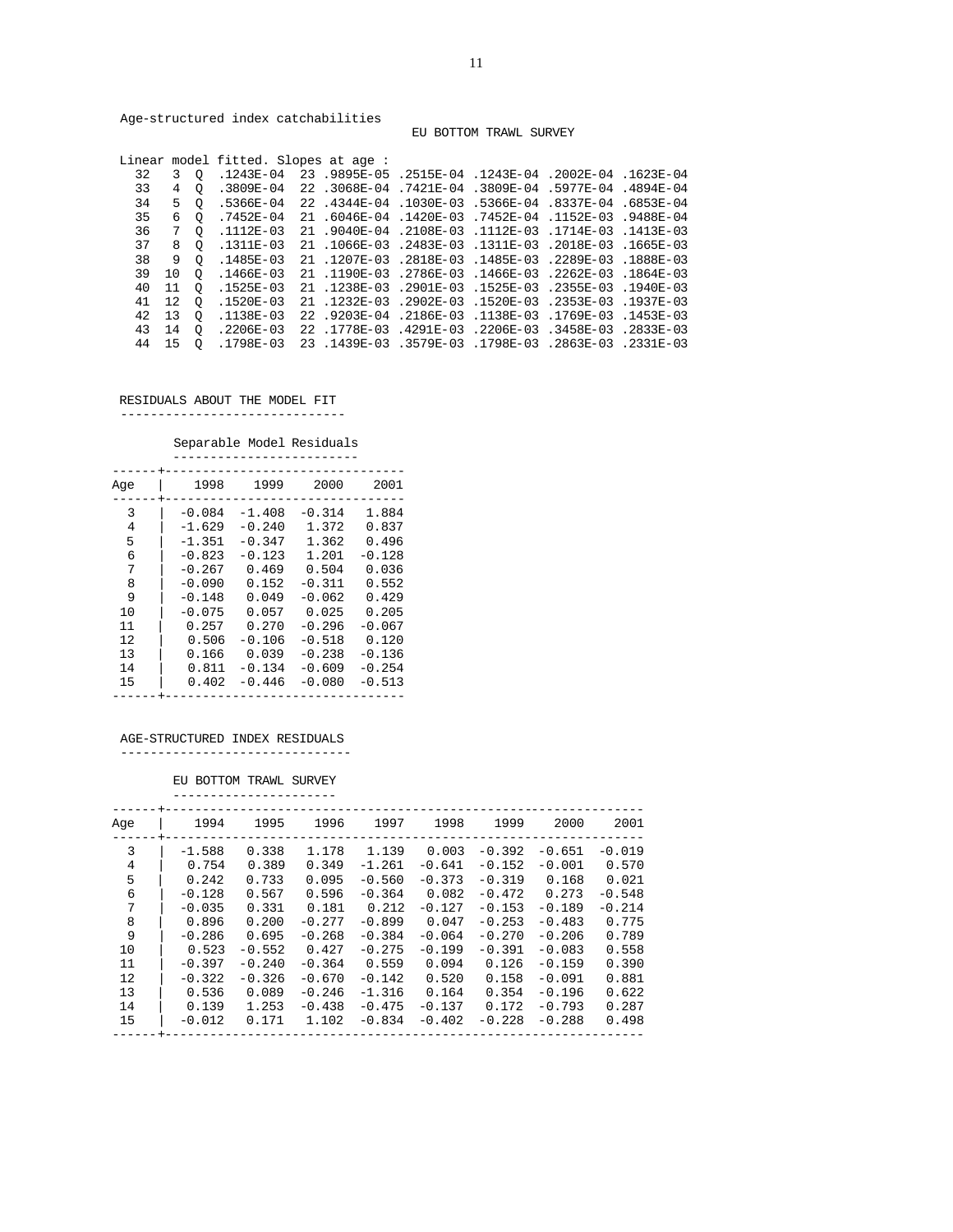PARAMETERS OF THE DISTRIBUTION OF ln(CATCHES AT AGE) -----------------------------------------------------

| Separable model fitted from 1998 to 2001 |        |
|------------------------------------------|--------|
| Variance                                 | 0.4110 |
| Skewness test stat.                      | 1.4635 |
| Kurtosis test statistic                  | 1.2279 |
| Partial chi-square                       | 4.3124 |
| Significance in fit                      | 0.0000 |
| Degrees of freedom                       | 21     |

 PARAMETERS OF THE DISTRIBUTION OF THE AGE-STRUCTURED INDICES ------------------------------------------------------------

DISTRIBUTION STATISTICS FOR EU BOTTOM TRAWL SURVEY

Linear catchability relationship assumed

| Aqe       |                        |           |           |           |           | 5         |           | Б         |           |           |
|-----------|------------------------|-----------|-----------|-----------|-----------|-----------|-----------|-----------|-----------|-----------|
| Variance  |                        |           | 0.8423    | 0.4560    |           | 0.1697    | 0.2043    |           | 0.0442    | 0.3755    |
|           | Skewness test stat.    |           | $-0.2709$ | $-0.8918$ |           | 0.3866    | 0.1820    |           | 0.5616    | 0.2415    |
|           | Kurtosis test statisti |           | $-0.3803$ | $-0.2971$ |           | $-0.3547$ | $-0.8449$ |           | $-0.8022$ | $-0.5788$ |
|           | Partial chi-square     |           | 1.1960    | 0.7676    |           | 0.3613    | 0.4134    |           | 0.0979    | 0.8496    |
|           | Significance in fit    |           | 0.0090    | 0.0022    |           | 0.0002    | 0.0003    |           | 0.0000    | 0.0031    |
|           | Number of observations |           | 8         |           | 8         | 8         |           | 8         | 8         | 8         |
|           | Degrees of freedom     |           |           |           |           |           |           |           |           |           |
|           | Weight in the analysis |           | 1,0000    | 1.0000    |           | 1,0000    | 1,0000    |           | 1.0000    | 1,0000    |
|           |                        |           |           |           |           |           |           |           |           |           |
| 9         | 10                     | 11        |           | 12        | 13        |           | 14        | 15        |           |           |
| 0.2180    | 0.1925                 | 0.1232    |           | 0.2511    | 0.3807    |           | 0.3951    | 0.3545    |           |           |
| 1.2121    | 0.2858                 | 0.4403    |           | 0.6389    | $-1.3934$ |           | 0.9254    | 0.6559    |           |           |
| $-0.4190$ | $-0.8955$              | $-0.6909$ |           | $-0.3872$ | 0.3826    |           | 0.0515    | $-0.1927$ |           |           |
| 0.4394    | 0.3651                 | 0.2210    |           | 0.4044    | 0.5440    |           | 0.5754    | 0.4533    |           |           |
| 0.0004    | 0.0002                 | 0.0000    |           | 0.0003    | 0.0007    |           | 0.0009    | 0.0004    |           |           |
| 8         | 8                      | 8         |           | 8         |           | 8         |           | 8         |           |           |
|           |                        |           |           |           |           |           |           |           |           |           |
| 1,0000    | 1,0000                 | 1,0000    |           | 1,0000    | 1.0000    |           | 1,0000    | 1,0000    |           |           |
|           |                        |           |           |           |           |           |           |           |           |           |

 ANALYSIS OF VARIANCE --------------------------

Unweighted Statistics

| Variance               |         |      |                          |     |        |
|------------------------|---------|------|--------------------------|-----|--------|
|                        | SSO     | Data | Parameters d.f. Variance |     |        |
| Total for model        | 49.0522 | 156  | 44                       | 112 | 0.4380 |
| Catches at age         | 21.0017 | 52   | 31                       | 21  | 1.0001 |
| Aged Indices           |         |      |                          |     |        |
| EU BOTTOM TRAWL SURVEY | 28.0505 | 104  | 13                       | 91  | 0.3082 |
|                        |         |      |                          |     |        |
| Weighted Statistics    |         |      |                          |     |        |
|                        |         |      |                          |     |        |
| Variance               |         |      |                          |     |        |
|                        | SSO     | Data | Parameters d.f. Variance |     |        |
| Total for model        | 36.6820 | 156  | 44                       | 112 | 0.3275 |
| Catches at age         | 8.6315  | 52   | 31                       | 21  | 0.4110 |
| Aged Indices           |         |      |                          |     |        |
| EU BOTTOM TRAWL SURVEY | 28.0505 | 104  | 13                       | 91  | 0.3082 |